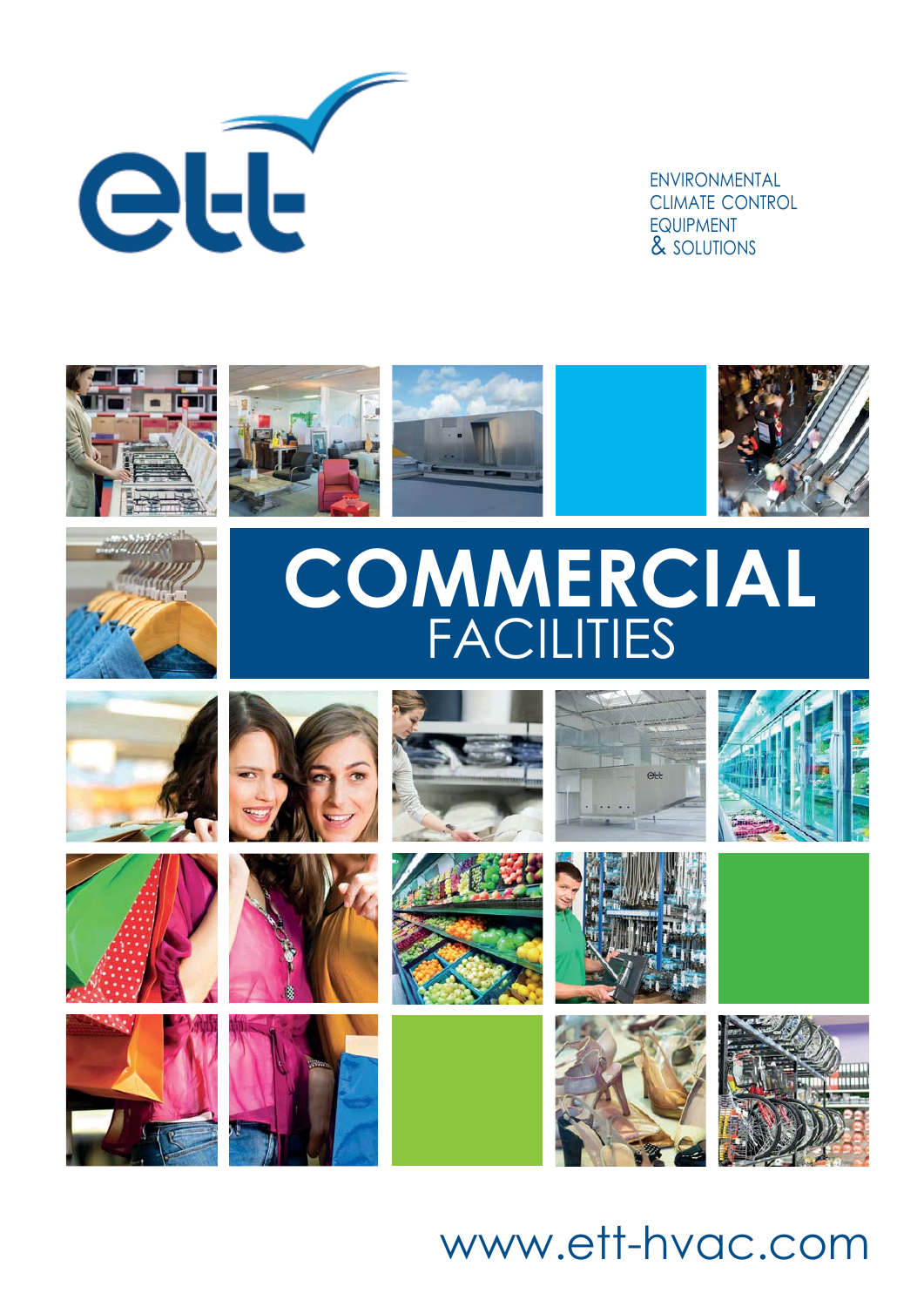## HVAC solutions **commercial** tailored FOR **sector**

### ETT, SOLUTIONS FOR COMFORT AND ENERGY EFFICIENCY

We know that commercial buildings consist of several areas intended for different uses and therefore with different needs. That is why we have developed the new ULTIMA GREEN LINE range: modular air conditioning solutions to ensure client comfort and energy efficiency.

### **What parameters should you consider?**

- Fresh air modulation and air quality
- Energy recovery
- Humidity level in some areas

### **Energy savings**

Commercial facilities require optimum air handling at a low energy cost. Reduce your energy bill thanks to energy recovery and optimised "Free Cooling" and heating modes.

 *Temperature probe CO2 probe (optional) Humidity probe (optional)*

### **Optimised air quality**

ETT units include easy-to-remove eco-concept filters - 98 mm pleated media, efficiency ISO Coarse 65% (G4) for longer lifetime and lower pressure drops, with a pressure switch for fouling control.

### **Our plus points**

#### **Bespoke units**

Dimensions and capacities specially adapted to your project requirements.

#### **Installation**

On roof curb, on customer fame or at ground level.

**New installation: the ULTI+ R32 solution Heat recovery on food cooling ETT FREE HEATING option**

**The leading French manufacturer of rooftop air-conditioners for the mass distribution sector.**







20-year quarantee against corrosion frame - casing

**Guarantee & Services**

(frame & casing)

■ Unit auditing

■ 20-year guarantee against corrosion

■ Optional guarantee extension The ETT Services team will support you throughout the life cycle of your air conditioning unit.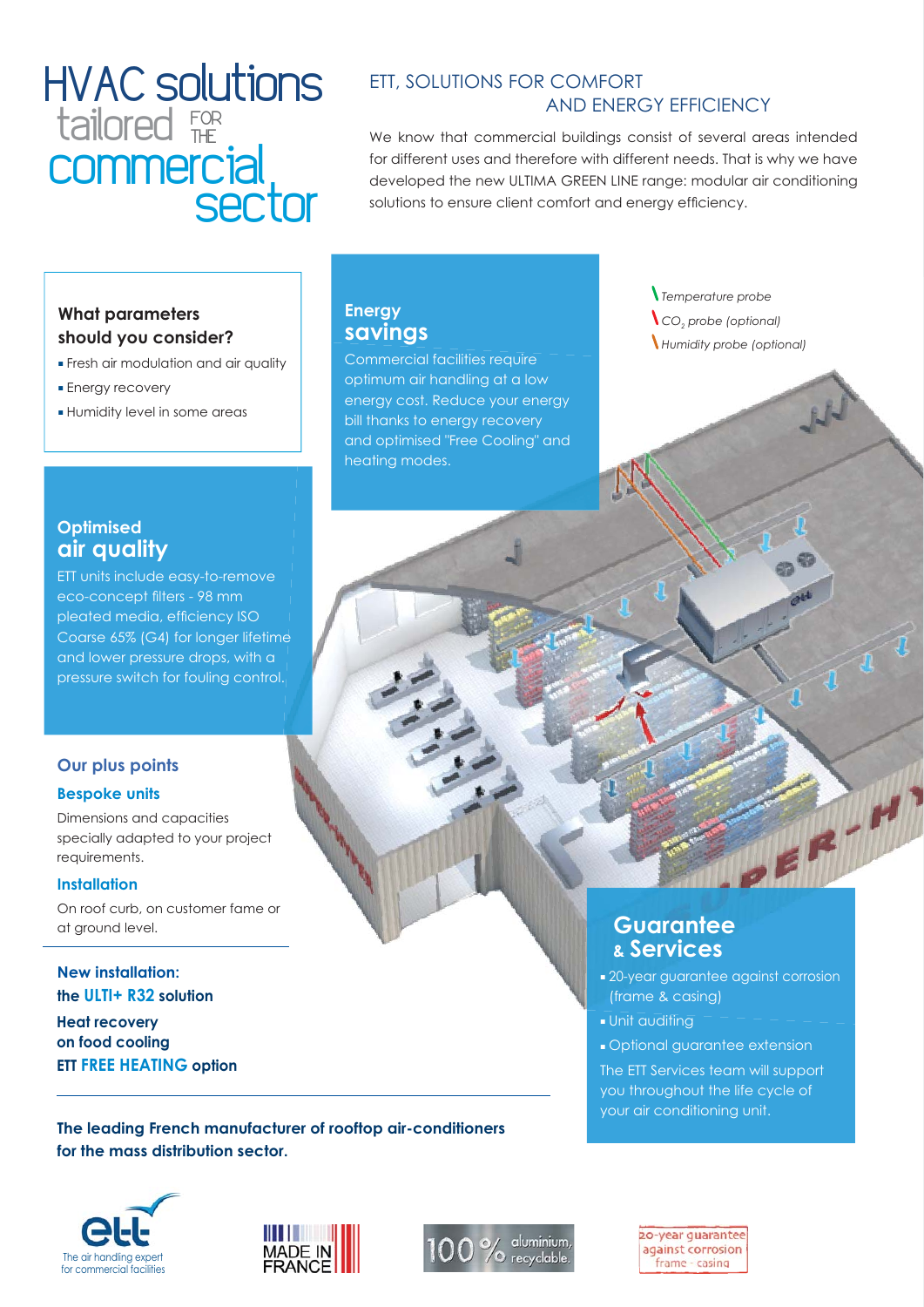

# technologies to address all the challenges



## 1 **Ventilation**

Air flow adapted to occupants' needs thanks to innovative technology.

2 **Cooling**

Air conditioning available when needed.

## 3 **Heating**

Energy recovery for optimised consumption.

## **Dehumidification**

Dehumidification using thermodynamics

## The ULTIMA GREEN LINE range, a modular solution designed to meet the requirements of commercial facilities

Performance optimisation Seasonal efficiency



## **ULTI+ R32 CC+ Condensing boilers** module **Hybrid gas system**

- Condensing boiler with premix burner
- Compliant with the EU Ecodesign Directive
- Capacity variation from 17 % to 100 %
- Internal pressure drop (-100 Pa compared to a warm air heater)
- NOx class: 5
- Standard roof curb
- Patented solution



## **ULTI+ R32 OPERATING PRINCIPLE**



## **ULTI+ R32 DX Extraction and recovery** module

## **Solution for air extraction and energy recovery**

- Recovery wheel (70 % minimum efficiency)
- Fresh air modulation from 20 % to 50 % of maximum flow rate
- Separate electrical board
- Easy maintenance
- Standard roof curb

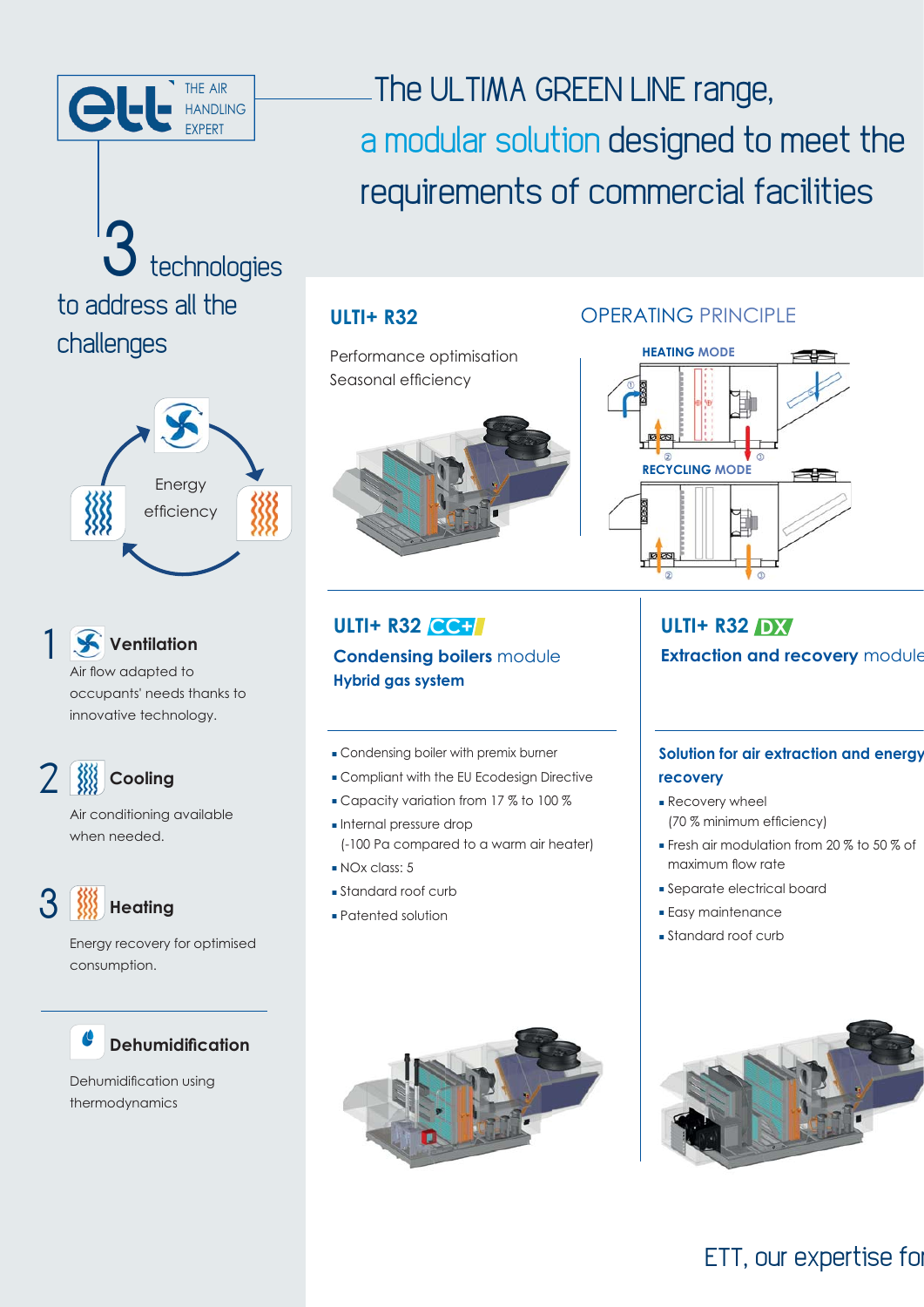Retail shops - Boutiques - Specialised stores - Hypermarkets & Supermarkets - Shopping centres







1 FRESH AIR 2 RETURN AIR 3 SUPPLY AIR



### **ULTI+ R32 EX Extraction** module

e

**y**

#### **Solution for air extraction**

- EC exhaust air fan
- Energy savings Q fresh air = Q exhaust air
- Fresh air/exhaust air modulation from 0 to 100 % of the rated supply air flow
- Isolation gravity damper (when the unit is stopped or in all recycling mode)
- Light weight
- Standard roof curb



## **ULTI+ R32 DESHU**



### **ULTI+ R32 DESHU**

#### Solution for **dehumidification**

#### **Dehumidification through the evaporator and heating with the in-line condenser**

- Possibility to integrate auxiliaries without resizing the unit
- Elimination of condensation around refrigerated showcases
- Modular solution: one condenser, year-round kit (optional)
- Banning of Free Cooling based on specific humidity comparison
- Dehumidification even in mid-season







## r your project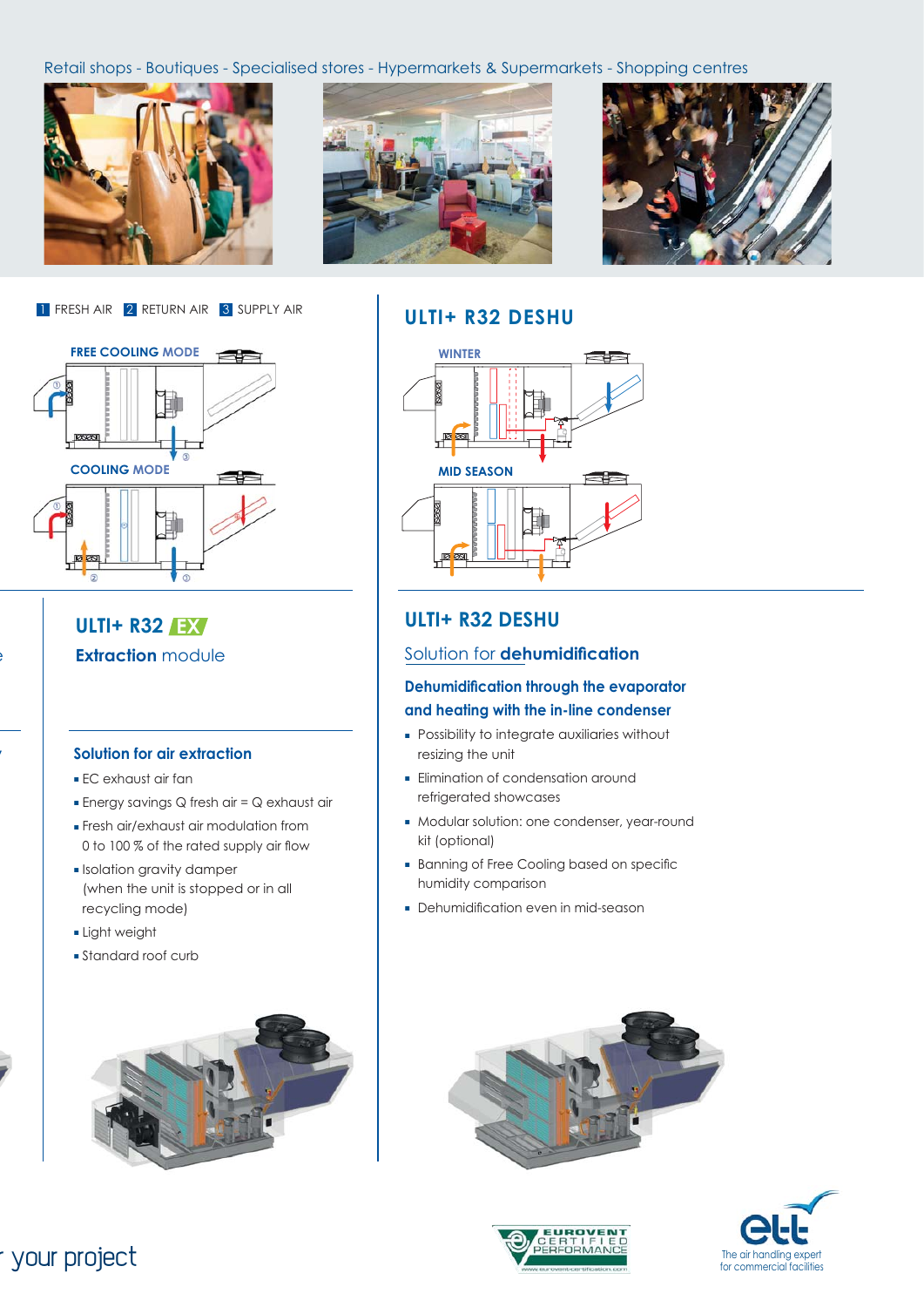

## INDOOR CLIMATE CONTROL

## **Your challenges**

**Energy savings**

Energy reduction is essential when running a commercial facility.

- **Client comfort** Satisfied customers are the best guarantee of continued success.
- **Equipment guarantee** Commercial facility operators seek

sound equipment investments.

# **Our solutions**

- **Optimised operating modes and reduced energy consumption** Energy recovery - Free Cooling Free Heating (optional)
- **Optimum fresh air intake** Fresh air modulation according to CO $_{\textrm{\tiny{2}}}$  level (optional)
- **ETT guarantees, for years of trouble-free service**